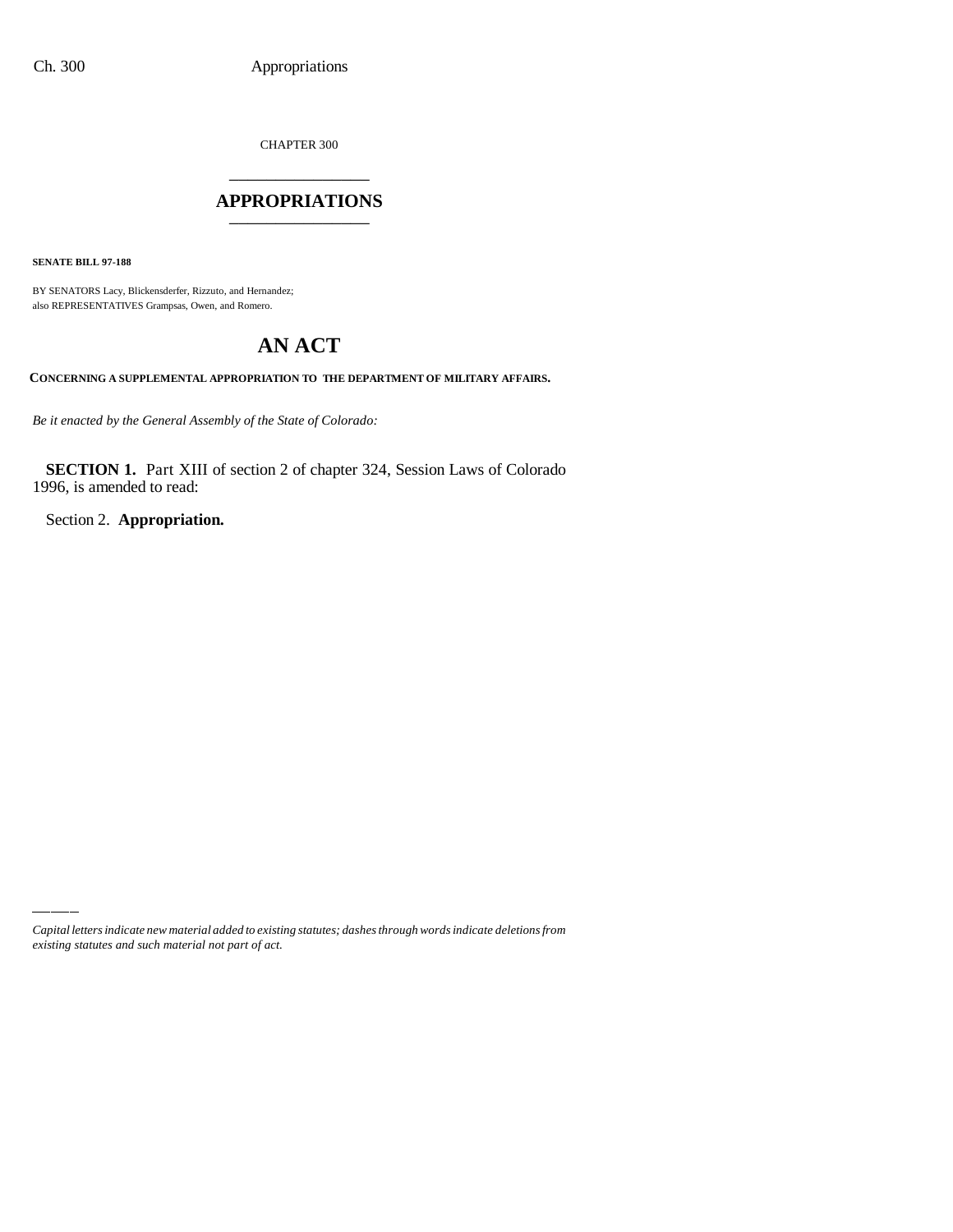### Ch. 300 Appropriations

|                 |       |                | <b>APPROPRIATION FROM</b>     |              |               |                |  |  |
|-----------------|-------|----------------|-------------------------------|--------------|---------------|----------------|--|--|
|                 |       |                | <b>GENERAL</b><br><b>CASH</b> |              |               |                |  |  |
| ITEM &          |       | <b>GENERAL</b> | <b>FUND</b>                   | <b>CASH</b>  | <b>FUNDS</b>  | <b>FEDERAL</b> |  |  |
| <b>SUBTOTAL</b> | TOTAL | <b>FUND</b>    | <b>EXEMPT</b>                 | <b>FUNDS</b> | <b>EXEMPT</b> | <b>FUNDS</b>   |  |  |
|                 |       |                |                               |              |               |                |  |  |

#### **PART XIII DEPARTMENT OF MILITARY AFFAIRS**

#### **(1) EXECUTIVE DIRECTOR AND ARMY NATIONAL GUARD**

| <b>Personal Services</b>      | 1,140,852 | 1,063,467    | $3,298^{\rm a}$      |                | 74,087      |
|-------------------------------|-----------|--------------|----------------------|----------------|-------------|
|                               |           | $(25.7$ FTE) | $(0.1$ FTE)          |                | $(2.2$ FTE) |
| Health, Life, and Dental      | 154,333   | 56,365       |                      |                | 97,968      |
| Short-term Disability         | 5,483     | 2,454        |                      |                | 3,029       |
| Salary Survey and             |           |              |                      |                |             |
| Anniversary Increases         | 141,205   | 81,264       |                      |                | 59,941      |
| Workers' Compensation         | 66,608    | 42,610       |                      |                | 23,998      |
| <b>Operating Expenses</b>     | 686,376   | 365,309      | $6.580$ <sup>a</sup> |                | 314,487     |
| Legal Services for 110 hours  | 5,219     | 5,219        |                      |                |             |
| Purchase of Services from     |           |              |                      |                |             |
| <b>Computer Center</b>        | 1,304     | 1,304        |                      |                |             |
| Payment to Risk Management    |           |              |                      |                |             |
| and Property Funds            | 163,572   | 163,572      |                      |                |             |
| <b>Vehicle Lease Payments</b> | 52,380    | 51,328       |                      |                | 1,052       |
| Lease Purchase of Energy      |           |              |                      |                |             |
| <b>Conservation Equipment</b> | 23,000    | 23,000       |                      |                |             |
| <b>Utilities</b>              | 644,339   | 542,272      |                      | $6,235(T)^{b}$ | 95,832      |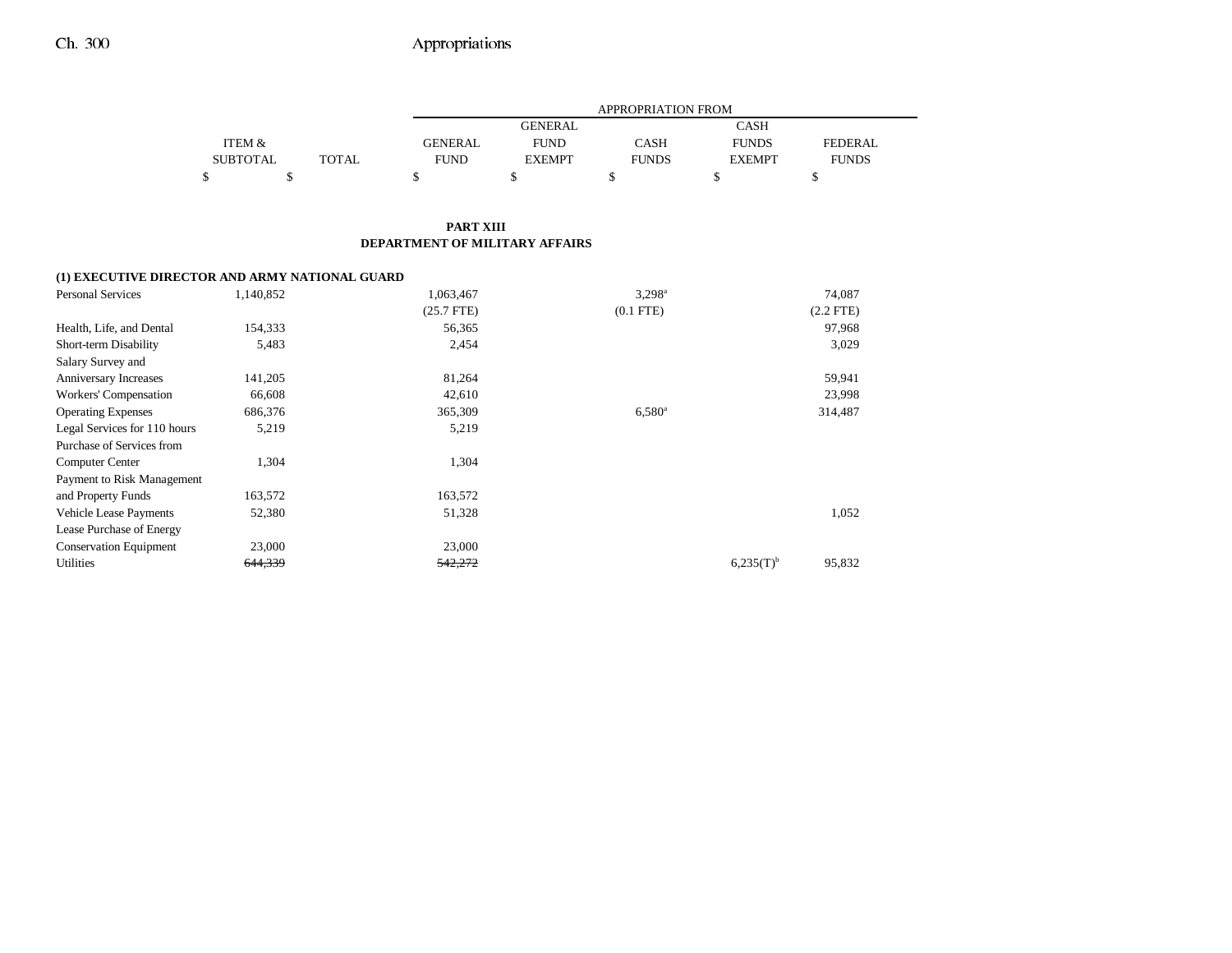|                                         | 670,647 |           | 568,580 |                       |             |
|-----------------------------------------|---------|-----------|---------|-----------------------|-------------|
| Purchase of Inmate Labor                |         |           |         |                       |             |
| Services from the Department            |         |           |         |                       |             |
| of Corrections                          | 5,237   |           | 5,237   |                       |             |
| Local Armory Incentive Plan             | 23,527  |           |         | $23,527$ <sup>a</sup> |             |
| Colorado National Guard                 |         |           |         |                       |             |
| <b>Tuition Fund</b>                     | 406,753 |           | 406,753 |                       |             |
| Army National Guard                     |         |           |         |                       |             |
| Cooperative Agreement                   | 800,622 |           |         |                       | 800,622     |
|                                         |         |           |         |                       | $(6.0$ FTE) |
| <b>SELLING EXPENSES CAMP</b>            |         |           |         |                       |             |
| <b>GEORGE WEST LAND</b> <sup>119a</sup> | 80,000  |           | 80,000  |                       |             |
|                                         |         | 4,320,810 |         |                       |             |
|                                         |         | 4,427,118 |         |                       |             |

a These amounts shall be from fees, including armory rental fees.

b This amount shall be from federal funds appropriated in the Department of Local Affairs, Office of Emergency Management.

| (2) Air National Guard            |              |           |            |           |
|-----------------------------------|--------------|-----------|------------|-----------|
| <b>Operations and Maintenance</b> |              |           |            |           |
| <b>Agreement for Buckley</b>      | 1,860,560    |           | 416,913(M) | 1,443,647 |
|                                   | $(21.0$ FTE) |           |            |           |
| <b>Buckley Tenant Reimbursed</b>  |              |           |            |           |
| Employees                         | 226,992      |           |            | 226,992   |
|                                   | $(7.0$ FTE)  |           |            |           |
| Security for Buckley Air          |              |           |            |           |
| <b>National Guard Base</b>        | 412,682      |           |            | 412,682   |
|                                   | (15.0 FTE)   |           |            |           |
|                                   |              | 2,500,234 |            |           |

Ch. 300 Appropriations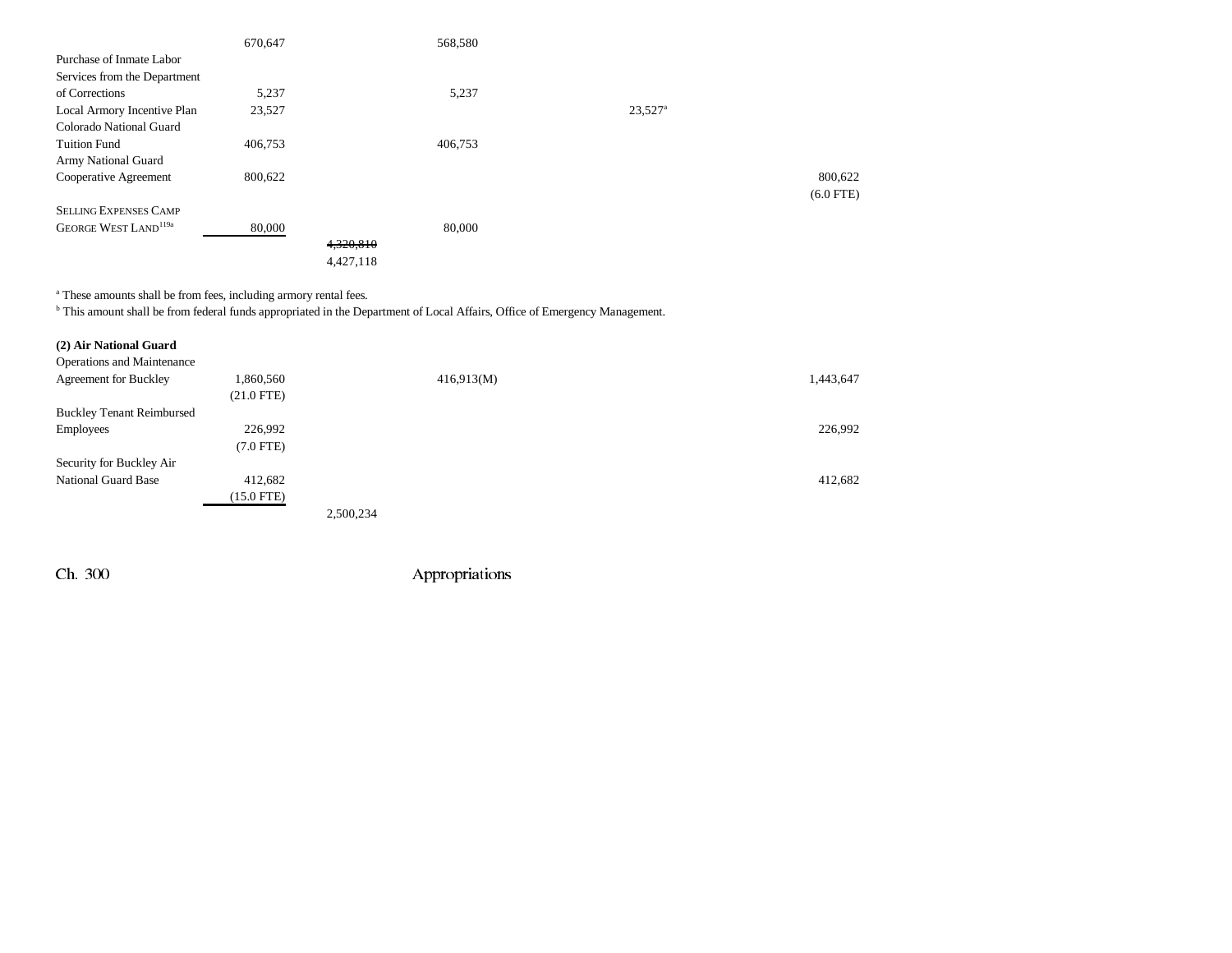# Ch. 300 Appropriations

|                                            |                           |              | APPROPRIATION FROM            |                                                |                             |                                       |                                |
|--------------------------------------------|---------------------------|--------------|-------------------------------|------------------------------------------------|-----------------------------|---------------------------------------|--------------------------------|
|                                            | ITEM &<br><b>SUBTOTAL</b> | <b>TOTAL</b> | <b>GENERAL</b><br><b>FUND</b> | <b>GENERAL</b><br><b>FUND</b><br><b>EXEMPT</b> | <b>CASH</b><br><b>FUNDS</b> | CASH<br><b>FUNDS</b><br><b>EXEMPT</b> | <b>FEDERAL</b><br><b>FUNDS</b> |
|                                            | \$<br>\$                  |              | \$                            | \$                                             | \$                          | \$                                    | \$                             |
|                                            |                           |              |                               |                                                |                             |                                       |                                |
| (3) FEDERAL FUNDED PROGRAMS <sup>120</sup> |                           |              |                               |                                                |                             |                                       |                                |
| Personal Services                          | 78,253,488                |              |                               |                                                |                             |                                       |                                |
|                                            | $(1,039.0$ FTE)           |              |                               |                                                |                             |                                       |                                |
| Operating and Maintenance                  | 31,050,213                |              |                               |                                                |                             |                                       |                                |
| Construction                               | 4,040,248                 |              |                               |                                                |                             |                                       |                                |
| Supplies and Services                      | 471,761                   |              |                               |                                                |                             |                                       |                                |
|                                            |                           | 113,815,710  |                               |                                                |                             |                                       | 113,815,710                    |
| (4) CIVIL AIR PATROL                       |                           |              |                               |                                                |                             |                                       |                                |
| Personal Services                          | 40,936                    |              |                               |                                                |                             |                                       |                                |
|                                            | $(1.0$ FTE)               |              |                               |                                                |                             |                                       |                                |
| <b>Operating Expenses</b>                  | 21,313                    |              |                               |                                                |                             |                                       |                                |
| Aircraft Maintenance                       | 35,400                    |              |                               |                                                |                             |                                       |                                |
|                                            |                           | 97,649       | 97,649                        |                                                |                             |                                       |                                |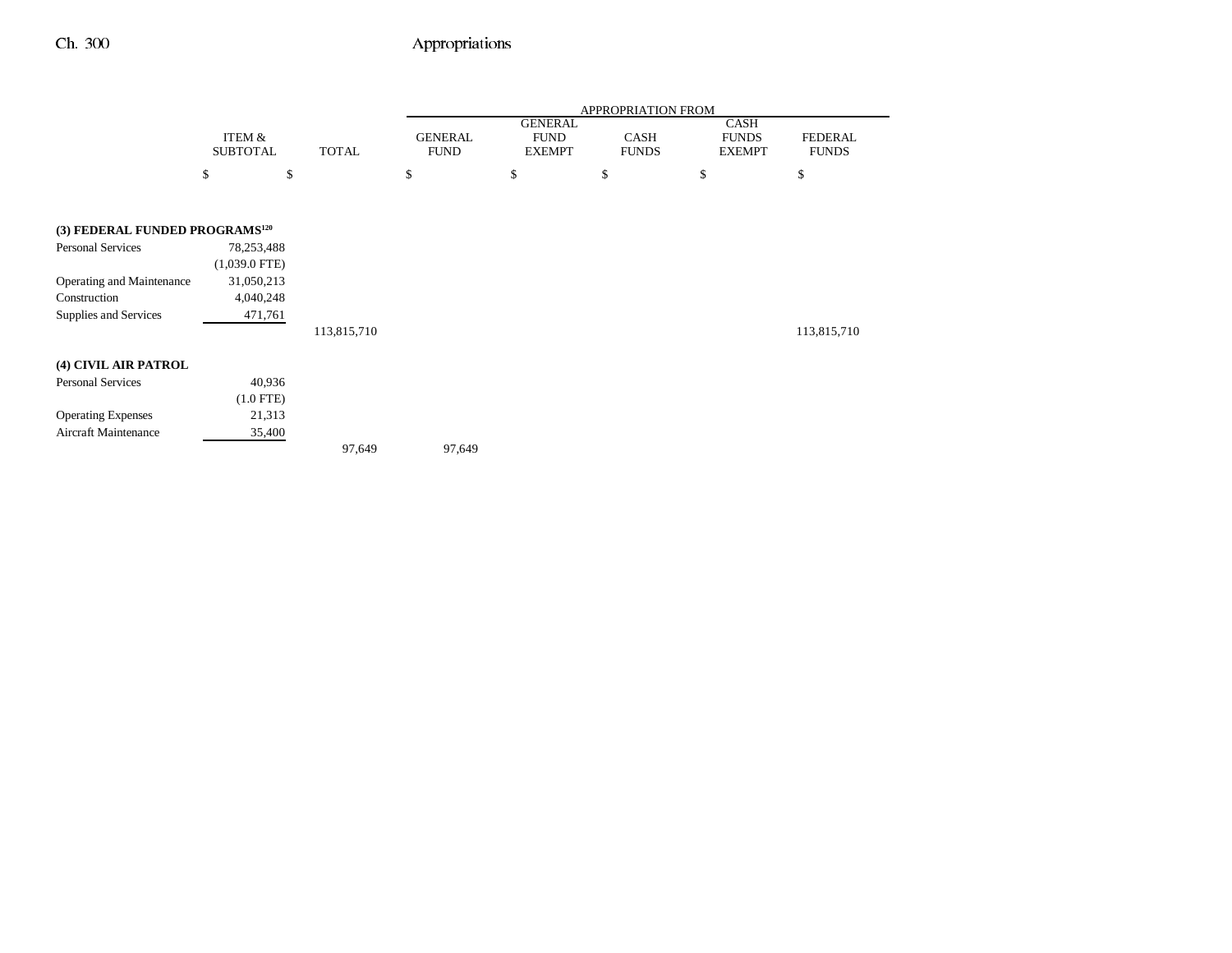| <b>TOTALS PART XIII</b>           |               |             |          |                       |               |
|-----------------------------------|---------------|-------------|----------|-----------------------|---------------|
| (MILITARY AFFAIRS) <sup>2,3</sup> | \$120,734,403 | \$3,324,716 | \$33,405 | $$6.235$ <sup>a</sup> | \$117,370,047 |
|                                   | \$120,840,711 | \$3,431,024 |          |                       |               |

a Of this amount, \$6,235 contains a (T) notation.

**FOOTNOTES** -- The following statements are referenced to the numbered footnotes throughout section 2.

- 2 (Governor lined through this provision. See L. 96, p. 2349.)
- 3 All Departments, Totals -- The General Assembly requests that copies of all reports requested in other footnotes contained in this act be delivered to the Joint Budget Committee and the majority and minority leadership in each house of the General Assembly.
- 119a DEPARTMENT OF MILITARY AFFAIRS, EXECUTIVE DIRECTOR AND ARMY NATIONAL GUARD, SELLING EXPENSES CAMP GEORGE WEST LAND -- IT IS THE INTENT OF THE GENERAL ASSEMBLY THAT THE DEPARTMENT OF MILITARY AFFAIRS BE allowed to roll-forward unexpended funds appropriated in the Selling Expenses Camp George West Land LINE ITEM FOR ONE YEAR AFTER THE ORIGINAL APPROPRIATION AUTHORITY EXPIRES.
- 120 Department of Military Affairs, Federal Funded Programs -- These federal funds are shown for informational purposes. These funds are not to be included in the spending authority for the Department because these funds do not flow through the accounting system of the state. It is the intent of the General Assembly that these programs, funding, and FTE are included to demonstrate the full scope of activities of the Department of Military Affairs.

Ch. 300 Appropriations